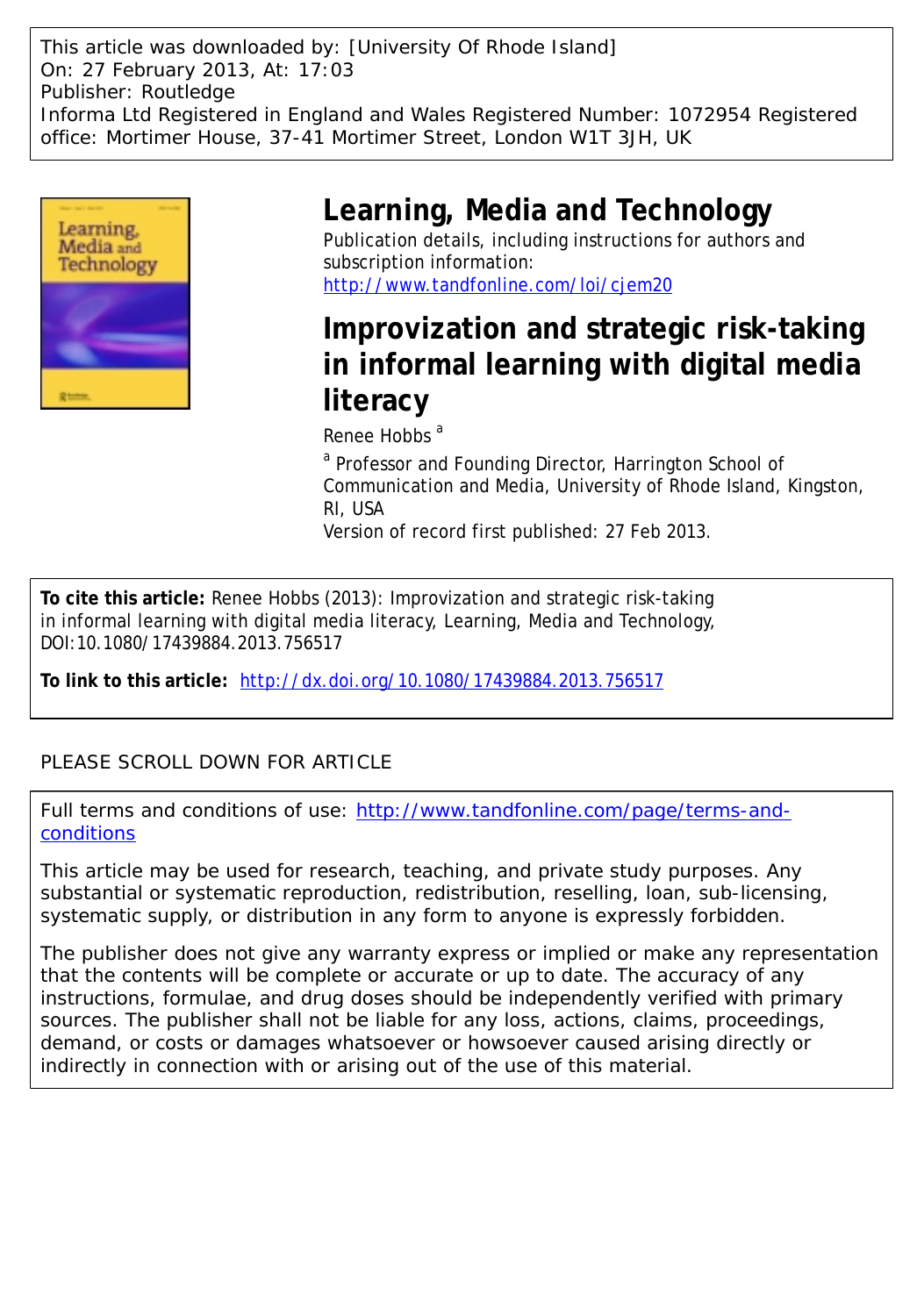# Improvization and strategic risk-taking in informal learning with digital media literacy

Renee Hobbs<sup>∗</sup>

Professor and Founding Director, Harrington School of Communication and Media, University of Rhode Island, Kingston, RI, USA

(Received 19 March 2012; accepted 2 December 2012)

The city provides a rich array of learning opportunities for young children. However, in many urban schools, often it can be logistically difficult to get young children out of the building. But when elementary children are encouraged to view the city as a classroom and use digital media to explore and represent their neighborhoods, they can be inspired by the unpredictable events of daily life to ask naïve, critical and sometimes troubling questions. This paper presents a case study of a teacher in an informal media literacy learning environment who worked with a group of 9-year olds in Philadelphia. It documents the experience of a novice teacher who, flummoxed by an accidental encounter between her students and a homeless person, transformed an uncomfortable experience into a teachable moment. Children's questions about homelessness became the organizing frame for learning experience, as the instructor helped children make sense of the information on the Internet, analyze popular culture films and news media, and conduct interviews with community leaders and advocates for the homeless. The inquiry process resulted in a collaboratively produced multimedia project, created by children. The case study has implications for pre- and in-service teacher education for digital and media literacy. This paper suggests that improvization and strategic risktaking must be conceptualized as a set of socio-emotional and experiential competencies that teachers need when using digital media in an urban community as a tool for learning.

Keywords: children; urban; informal learning; media literacy; elementary; popular culture; homelessness; engagement; digital media; teacher education

Elementary children naturally view their school neighborhoods as a place of discovery. When digital media is used to explore and represent their neighborhood, the unpredictable events of daily life can inspire teachable moments that can have lasting value for young learners. Consider the case of Rachel, who, in the summer of 2010, was determined to find a way to get her Grade 3 children out of the school building as part of a multimedia learning experience. Rachel

<sup>∗</sup>Email: hobbs@uri.edu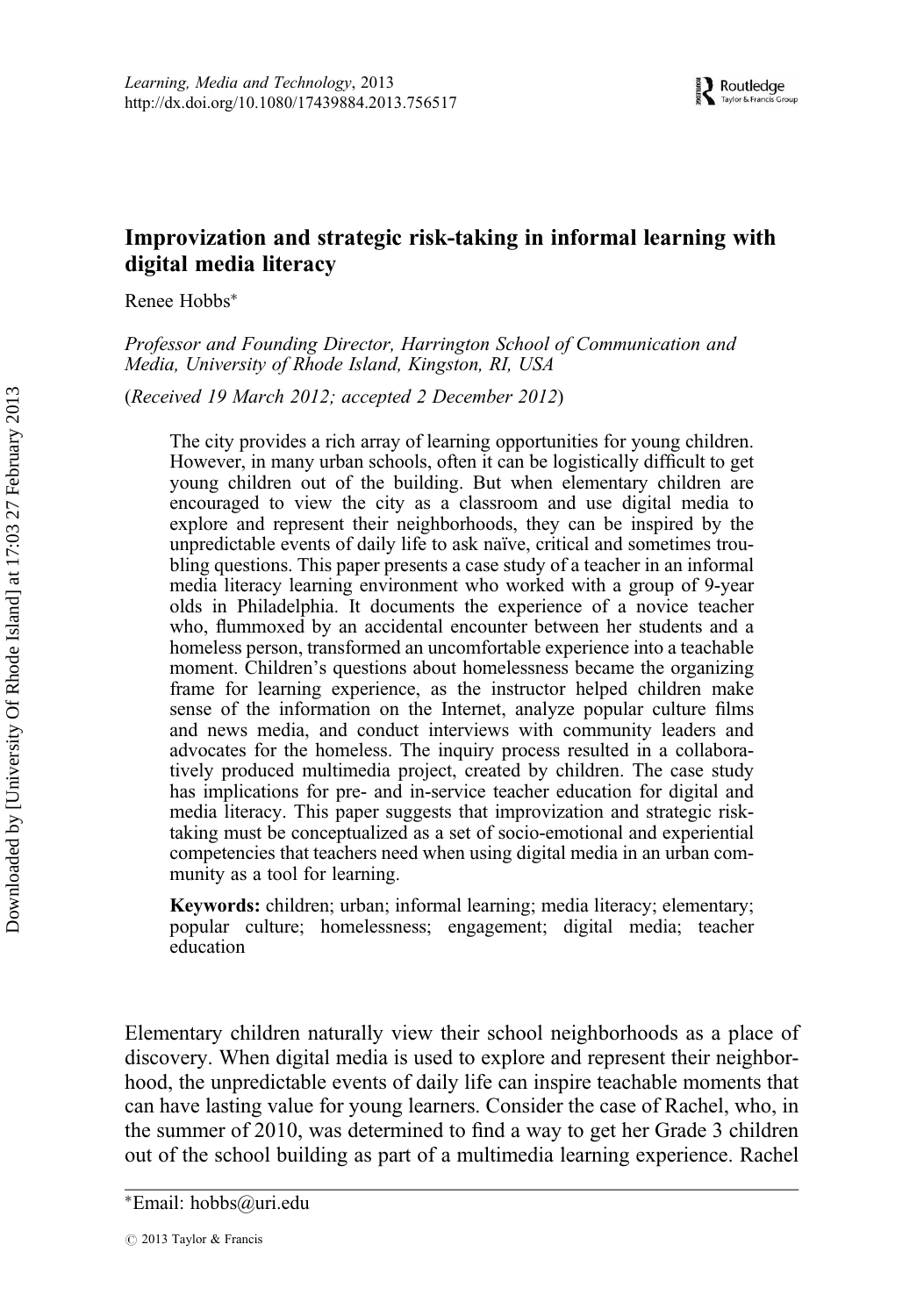was one of 13 instructors participating in the Powerful Voices for Kids program, a university-school partnership between the Media Education Lab at Temple University and the Russell Byers Charter School in Philadelphia.

With her students, she had begun exploring a simple media production software tool called Comic Life, where users combine language, photos and drawings to create graphic panels. Working with a small team, students had gone to Logan Square (sometimes called Logan's Circle), a small park only steps away from their school. They took photos of the historic Swann Memorial Fountain, a fountain sculpture by Alexander Stirling Calder, which features large Native American figures to symbolize the area's major rivers: the Delaware, the Schuylkill and the Wissahickon. Numerous bronze animals, including frogs, turtles and swans spout water toward the large water geyser in the center.

During one visit to the park, students took their Flip cameras to capture some final photos of the fountain to complete their narratives. While there, Delia, age 9, approached Rachel and pointed across the square. There was a homeless man, sleeping on a park bench, and just behind him, a shopping cart from a local grocery store filled with his clothing and other belongings. An elderly woman was digging through the bags in a furious manner while the man slept. 'What's going on, Miss Rachel?' asked Delia, age nine. She said, 'I think that lady is stealing from that homeless guy there'.

∗∗∗

Although African-American and Hispanic children are among the most active of all American children in using television, videogames, music, the Internet and mobile phones (both in and out of the home) for more than 10 hours per day (Kaiser Family Foundation 2010), they are among the least likely to have meaningful opportunities to use media and digital technology in school or in informal learning settings. Although instructional technology has been part of the American educational landscape for decades, the integration of technology into classroom lags beyond expectations for its use (Cuban 2001), especially in traditionally underserved populations (Solomon, Allen, and Resta 2002). When computers are used in urban schools, it is typically used to reinforce basic skills through skill-and-drill practice or as free-play activity after schoolwork has been completed (Staples, Pugach, and Himes 2005). And although there has been a significant funding initiative by charitable foundations over the past 5 years to support the field of digital media and learning, these resources have by and large gone to support a few very small and highly intensive initiatives (including the development of games for learning) and not yet have had much impact on a large number of children in lowincome and urban communities. Afterschool and summer programs reach only about 25% of low- and moderate-income children under age 14 (Wallace Foundation 2010) and typical activities center not around digital media projects, but around more traditional informal learning via sports, arts and crafts (Halpern 2002).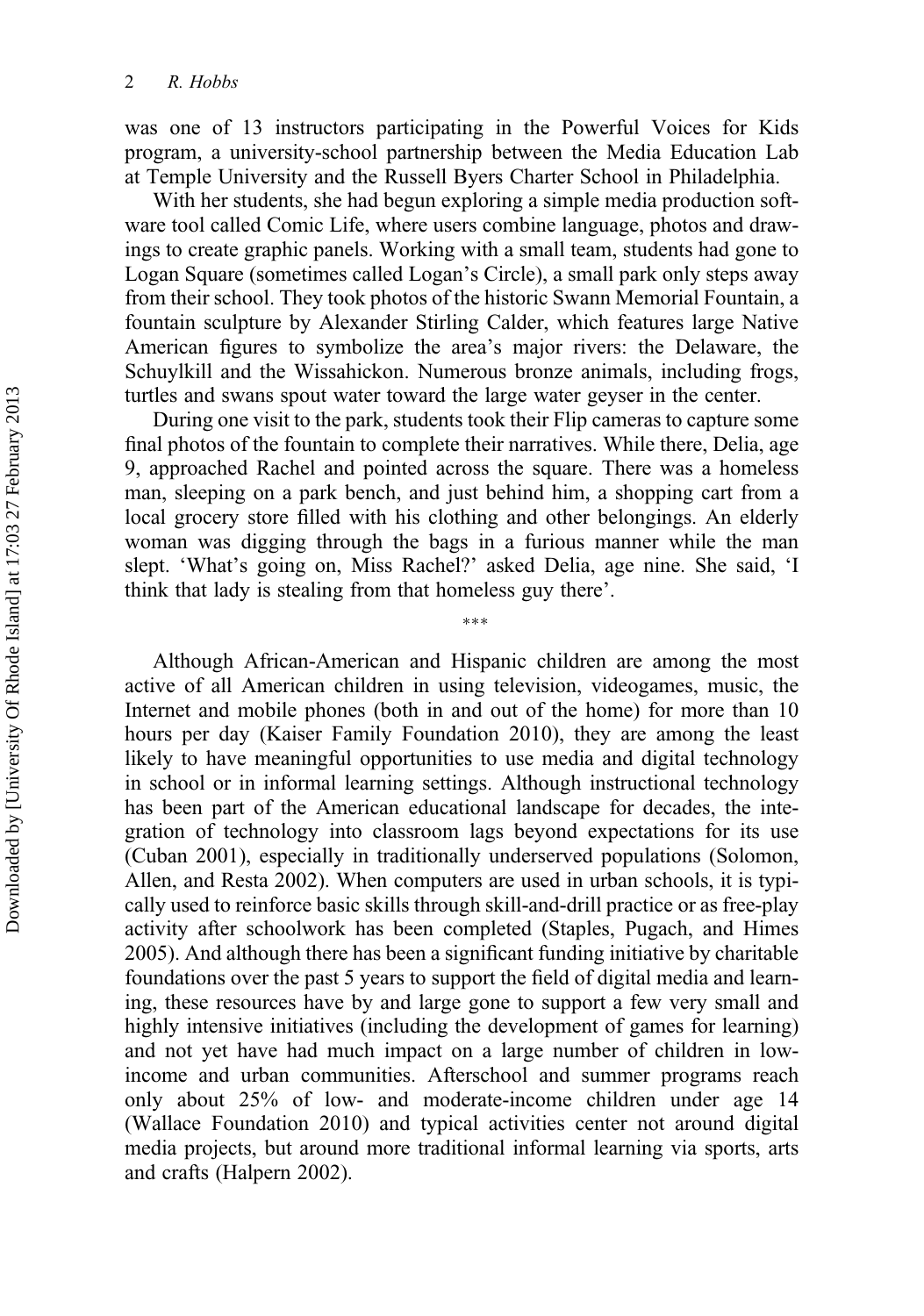## Listening to children in formal and informal learning environments

In the classic book, Experience and Education, Dewey (1938, 1998) laid out the organic connection between education and personal experience. Educators have a primary responsibility not only to be aware of how the physical and cultural environment influences the child, 'but ... also recognize in the concrete what surroundings are conducive to having experiences that lead to growth'. Dewey insists that educators should 'know how to utilize the surroundings, physical and social, that exist so as to extract from them all that they have to contribute to building up experiences that are worth while' (45).

Much recent work in digital and media literacy in early childhood education is informed by work in the sociology of childhood, or childhood studies (Kehily 2004) where children are seen as people whose ideas, approaches to life, choices and relationships are of interest in their own right. For these reasons, listening to and understanding young children's perspectives of their daily encounters with people, places, events and situations is a vital instructional strategy (Clark 2005; Clark, McQuail, and Moss 2003). The work of Carlina Rinaldi, former head of the preschool services in Reggio Emilia, Italy, has been particularly influential in promoting this approach. She speaks of a pedagogy of listening. Listening is understood to be an active process of communication involving hearing, interpreting and constructing meanings. Rinaldi explains, 'As listeners interpret, they give meaning to the message and value to those who are being listened to' (2001, 4).

A review of afterschool learning in the USA shows a historical trajectory as programs offer increasingly more structure to support the needs of traditionally underserved children and youth. In providing children and young people with 'productive' (and often remedial) learning experiences, instructors and program managers must address the sometimes chaotic and unpredictable issues that arise in working with large number of children from impoverished backgrounds (Halpern 2002). In public urban life, for both adults and children alike, the opportunity to encounter 'the other' is simultaneously the most pleasurable and the potentially most dangerous aspects of the contemporary city. Stevens (2007) notes that encounters with strangers define the most public dimension of play for both adults and children in urban environments. Everyday social encounters with strangers contain elements of strategic risk, yet offer many opportunities for spontaneous and serendipitous learning experiences in the context of both formal and informal learning with urban elementary children.

In early childhood education, neighborhood tours have been used to involve young children taking researchers or other adults on a guided walk around their community (Clark and Moss 2001), where children are in charge of the direction of the tour but also of how the experience is recorded. By taking photographs, maps, making drawings and audio-recordings, children express their views and experiences. In a sense, children are invited to position themselves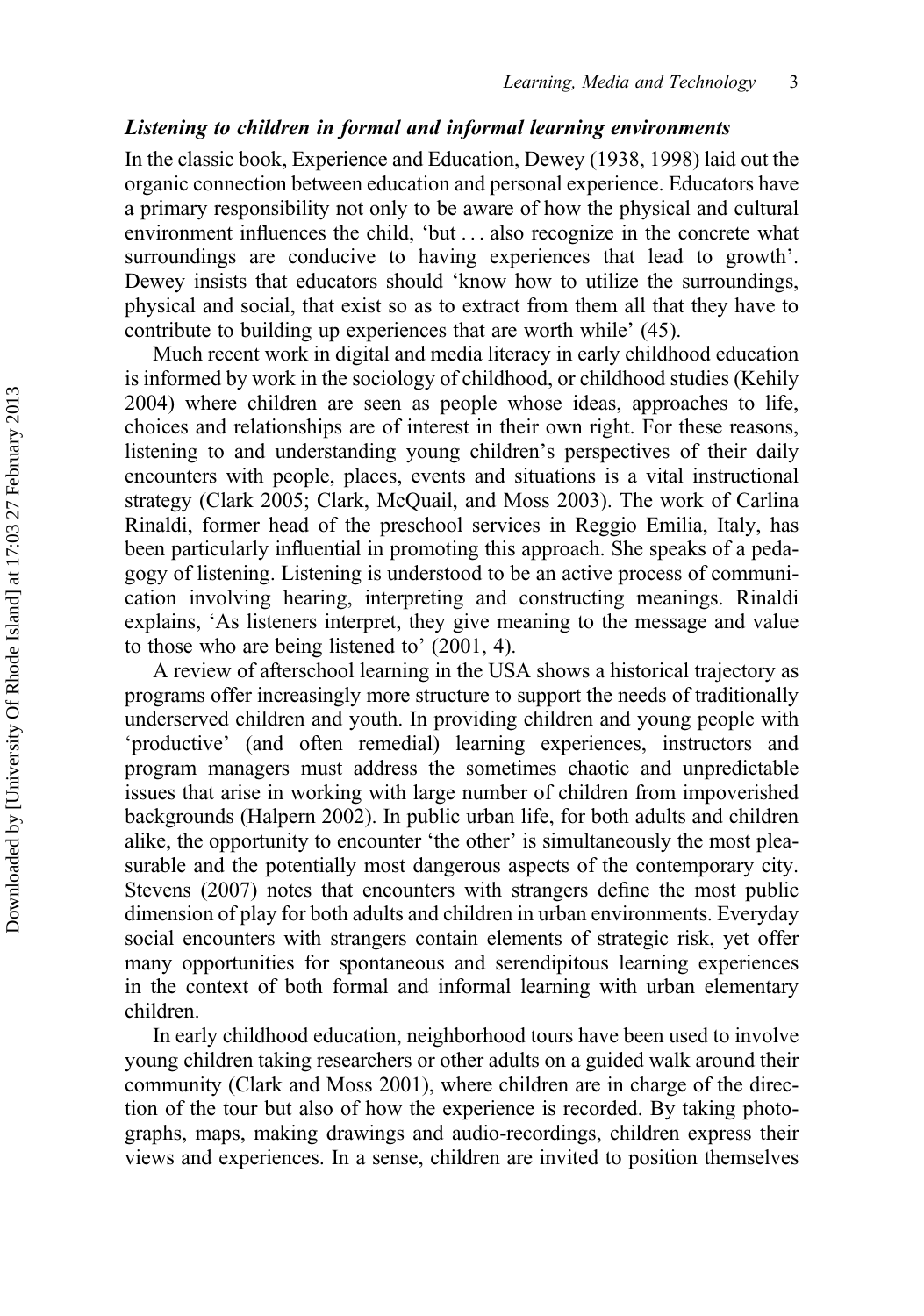as urban anthropologists or sociologists, examining an aspect of cultural life by studying the complex and multivalenced relationships that are part of urban life (Hannerz 1980). Cameras and photographs have been used in several projects with young children, including activities where children have taken their own photographs of important places and people (Ewald 2002), using photographs as a representation of children's experiences which might not be easily articulated in other ways. Projects like this that use digital and mass media with young children can be especially important in supporting communication skill development, critical thinking, problem-solving and creative expression (Hobbs 2010).

## The uses of digital technology in urban classrooms

Research on technology integration with urban elementary teachers finds that, in general, teachers are given a wide latitude to decide whether, when and how to use technology and digital media in the context of the elementary school classroom. In a series of case studies of elementary teachers' use of technology, Staples, Pugach and Himes (2005, 296) found that 'Teachers used technology in ways and at times that seemed sensible to them given their instructional goals and technology knowledge. If technology was perceived by them to increase the power of their instruction, they used it; if it did not, they chose not to use it. Teachers were not required to use technology for any predetermined length of time or manner, nor were they expected to document or publicly display their students' progress in this area'. This study found that elementary schools often had one active technology-using teacher who initiated most projects.

As a form of internal leadership, the 'star teacher' model features a teacher who may use technology in a variety of ways: as a replacement for paper-andpencil tasks, as a reward, or as a tool for pursuing questions, developing critical thinking or creative skills, or engaging in forms of small-group collaboration. Often, such elementary teachers work relatively independently of their colleagues and experience a mixed bag of administrative support, where the school principal might shower a teacher with materials and technology resources (including hardware, software, video cameras, etc.) but not offer guidance around 'a common mission or thread to connect initiatives' or 'support to ensure that projects were carried out as they were intended' (Staples, Pugach, and Himes 2005, 301).

For elementary educators in both formal and informal settings to make optimal use of digital media to promote children's literacy, cognitive and socio-emotional growth, they have to get the pedagogy of digital learning and the use of the technology tools both right. Researchers have recognized the difficulty of 'asking many teachers to make two substantial and simultaneous leaps in their practice: to embrace a student-centered curricular mindset and to face the challenges (crashing computers, keeping students on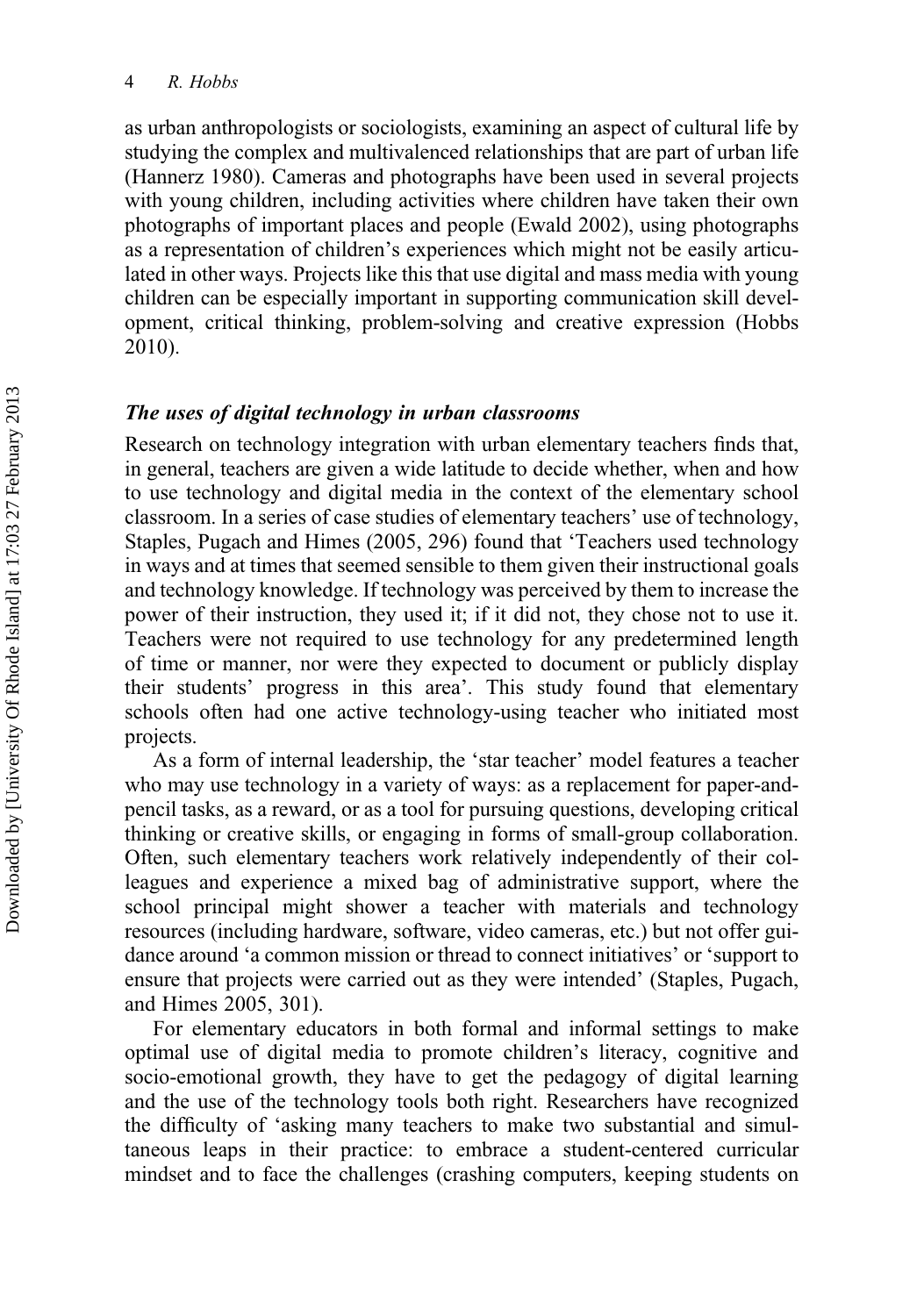task, unpredictable Internet access) inevitable in technology integration' (Hofer and Swan 2006, 50).

Elementary teachers face particular challenges when using digital media and technology because of the variety of classroom management issues that may arise as a result of the freedom, creativity and collaborative learning approaches that may not provide appropriate levels of structure, scaffolding and support (Hobbs and Cooper Moore 2013). Both teachers and school leaders have concerns about mayhem and loss of control that may interfere with digital media projects. In one study, researchers observed an elementary teacher whose Grade 5 students created a video documentary for a social studies project, noting that over the course of the 2-week experience, the teacher was stretched far outside of her pedagogical comfort zone. While the teacher acknowledged the many positive aspects of the project, which she initiated with support from university partners, she perceived that this project wreaked havoc on the standards-driven, text-based, chronologically-sequenced curriculum on which she had come to rely. From the teacher's point of view, the project was seen as simply too 'unpredictable' and 'exhausting' to repeat. For these reasons, it may be important to distinguish between 'best practices' and 'realistic practices' in understanding optimal relationships in university-school partnerships (Hofer and Swan 2006).

In the case study that follows, we explore how one young instructor used improvization and strategic risk-taking to create a learning experience from an unpredictable situation, involving children's encounter with a homeless person. The case study invites readers to wonder how these competencies may be cultivated among those who work both in the informal learning sector and in public urban education.

## Research method

This qualitative case study included field notes and journal entries, interviews, a timeline and chronicle of classroom activities. As part of a larger research project, parental consent was obtained to collect data through classroom observations, interviews and review of student work samples. Children's names are pseudonyms. IRB approval was sought and received for this study. Data were collected in the summer of 2010.

Rachel, the participating teacher, was interviewed multiple times during the project, including during the development, implementation, and evaluation stages. The teacher also kept a journal about her reactions to the project, changes she made in the instructional process, and personal assessment of the overall project. Some classroom sessions were videotaped by a documentary filmmaker and transcripts of these tapes yielded classroom observational data. Teaching materials and samples of student work products also were collected at each stage of the process, which are available at [www.](www.powerfulvoiceforkids.com) [powerfulvoiceforkids.com](www.powerfulvoiceforkids.com).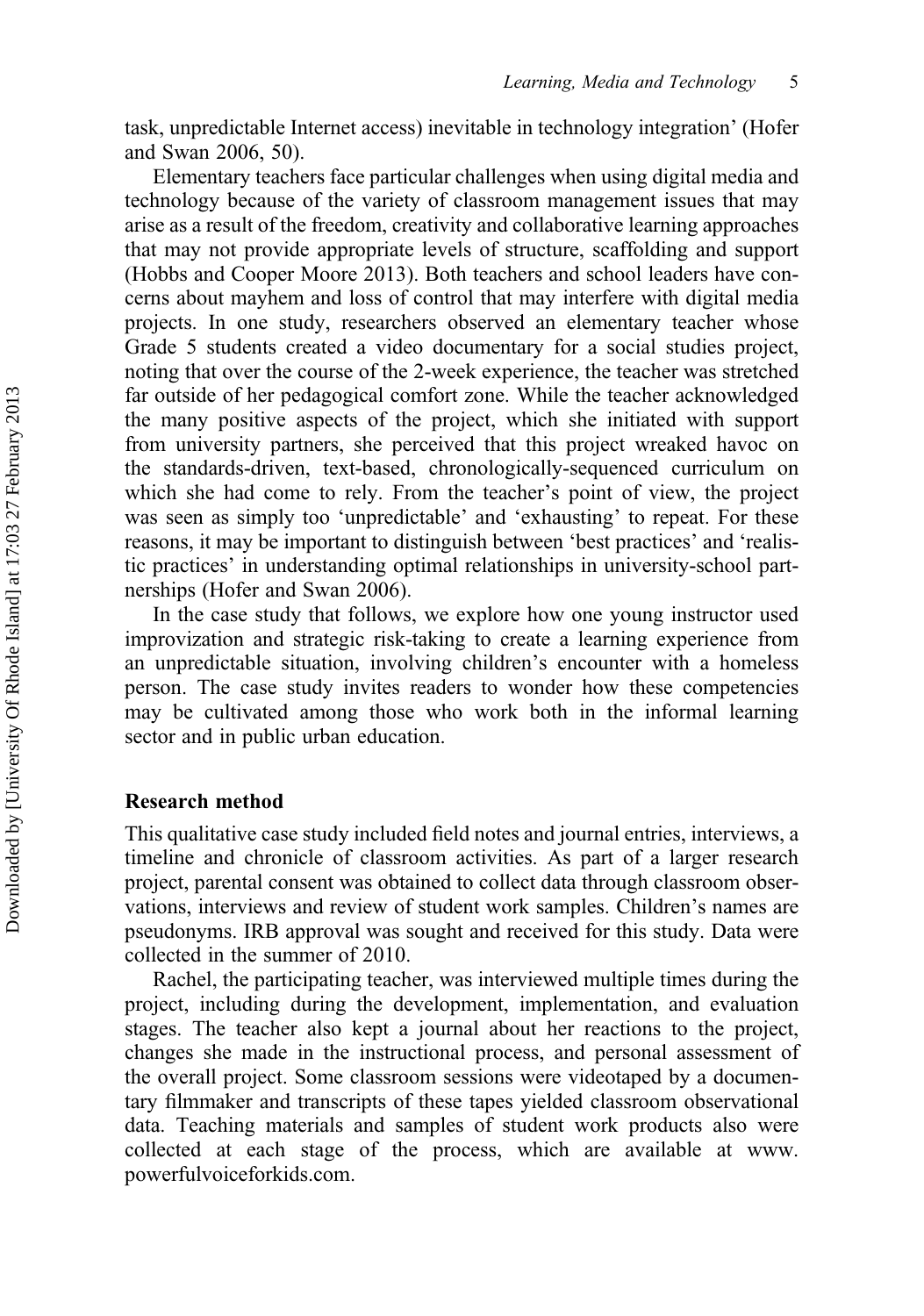Because the participating teacher, Rachel, is the author's adult daughter, informal interviews were a distinctive feature of the inquiry. For this reason, this study is particularly inflected by a dense interweaving of personal narrative and professional relationship that characterize work environments inhabited by parents and their adult children. While no attempt is made to generalize beyond this case study, I do aim to document a specific instructional context and intervention in order to open up theoretical inquiry on the nature of instructor skill development in managing unpredictable and serendipitous learning environments in both informal and formal learning.

#### Context

Rachel was one of 13 instructors hired to participate in the Powerful Voices for Kids program in the summer of 2010. The 4-week summer program reached 83 children from ages 6 –13 who were enrolled in the Russell Byers Charter School in Philadelphia. The mission of the Powerful Voices for Kids program is to strengthen children's abilities to think for themselves, communicate effectively using language and technology tools, and use their powerful voices to contribute to the quality of life in their families, their schools, their communities, and the world. Table 1 shows a list of competencies emphasized in the program. The program encourages independent learning, leadership, and community involvement by exploring children's complex media worlds—how to understand them, and how to use media technology to take action. The project is a universityschool partnership that developed over 3 years through collaborative research and planning, supported by grants from the Wyncote Foundation, the Otto and Phoebe Haas Charitable Trusts, and the Verizon Foundation.

## Case study

As Rachel experienced it, the process of developing this project was entirely improvizational: throughout the experience, she was not at all clear how the learning trajectory would play out during the process of implementation. Each day, she devised an initial plan that got revised during the course of the day, followed by reflection on what worked and projection about what might happen next. Looking backward, it is evident that the timeline of the case study can be characterized in five phases that correspond to the writing process: discovery, research, composition, revision, and distribution, as shown in Table 2. But it 's important to note that, as the novice instructor experienced it, the teaching process was an organic, open process.

In the discovery phase, Rachel and her students had a serendipitous encounter with a homeless person that resulted in an emotionally intense moment for all. During July 2010, Rachel had begun working at the summer program with a group of about 10 children ages 8 and 9. Children were exploring a simple media production software called Comic Life, where users can combine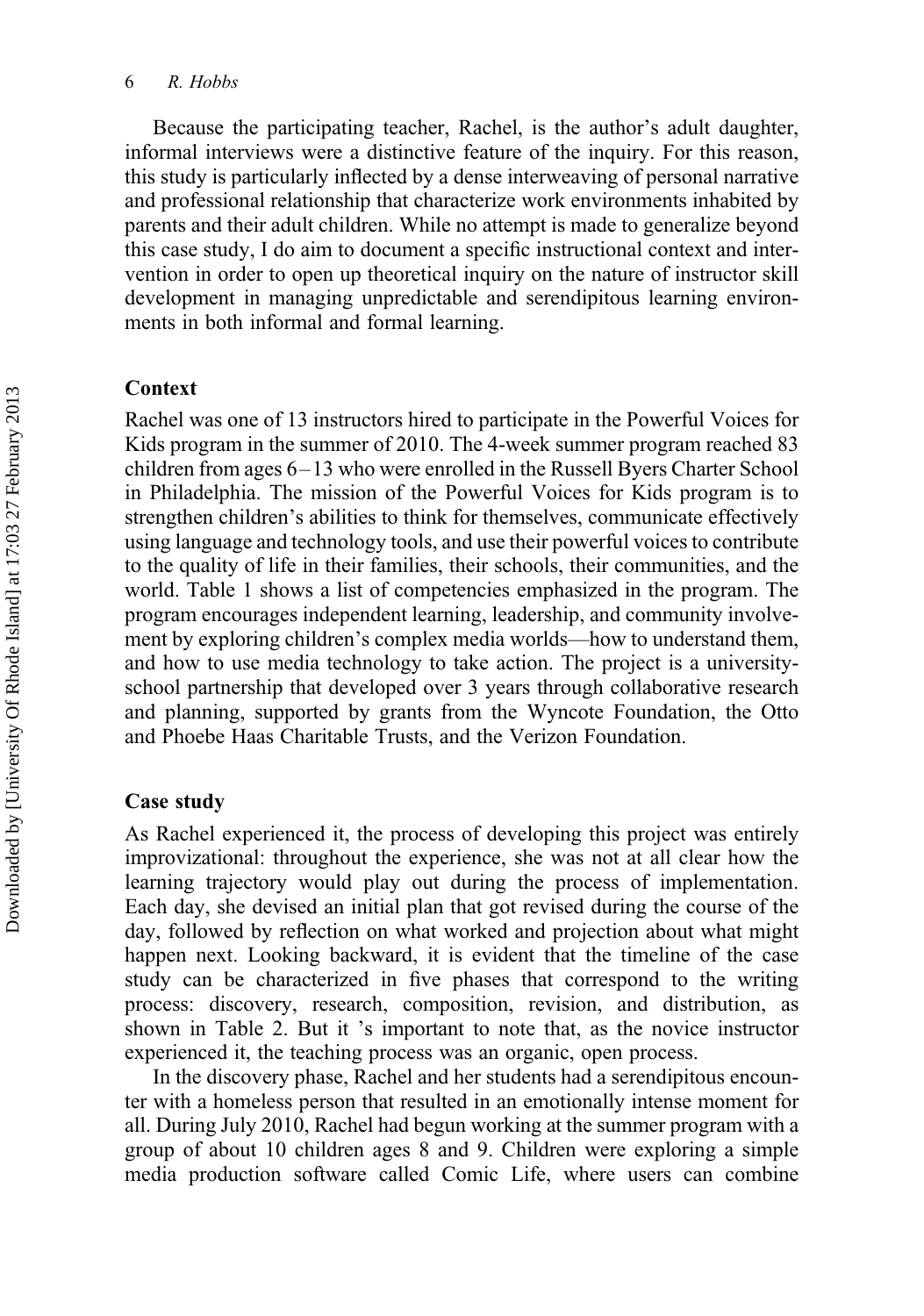Table 1. Powerful voices for kids: digital and media literacy competencies for young children.

# Access

- Listening skills
- Reading comprehension
- Using appropriate technology tools
- Asking questions
- Gathering information using multiple sources
- Applying information to solve a problem

# Analysis

- Understanding how symbols work and how they are used
- Recognizing particular types (genres) of messages
- Identifying similarities and differences in how people interpret symbols
- Identifying authorship, message purpose and target audience with a variety of texts
- † Recognizing evidence of quality and credibility in different types of messages

# Composition

- Speaking to an individual and demonstrating listening skills
- Speaking to a large group and responding to feedback
- Communicating a personal reaction and expressing a point of view
- Selecting messages and texts to use-respond to-remix-combine in a creative way
- Composing writing and images to inform, persuade and entertain
- † Composing in a variety of formats, including email, review, reports, film scripts, music lyrics, webpage, nonfiction, fiction and other literary genres
- † Composing for a variety of audiences, including peers, family, educators, special interest groups, government leaders, and members of the general public

# Reflection

- † Recognizing and valuing relationships and engaging in socially appropriate behavior
- † Brainstorming and contributing ideas
- † Staying on task and following directions
- Using good judgment and social responsibility when communicating with others
- Exercising leadership, integrity and accountability
- Offering feedback, helping and teaching others

# Taking action

- Participating in a creative community, sharing and expressing ideas with others
- † Being aware of and sensitive to differences among people
- Making connections between current events, the community and the self
- Generating ideas in order to improve a thing or an event
- Collaborating on solving a meaningful real-world problem

language, photos and drawings to create graphic panels. One day, she took the children on a short walk to a nearby city park only steps away from their school to take photos of the historic Swann Memorial Fountain. During the visit to the park, students took their Flip cameras to capture some final photos of the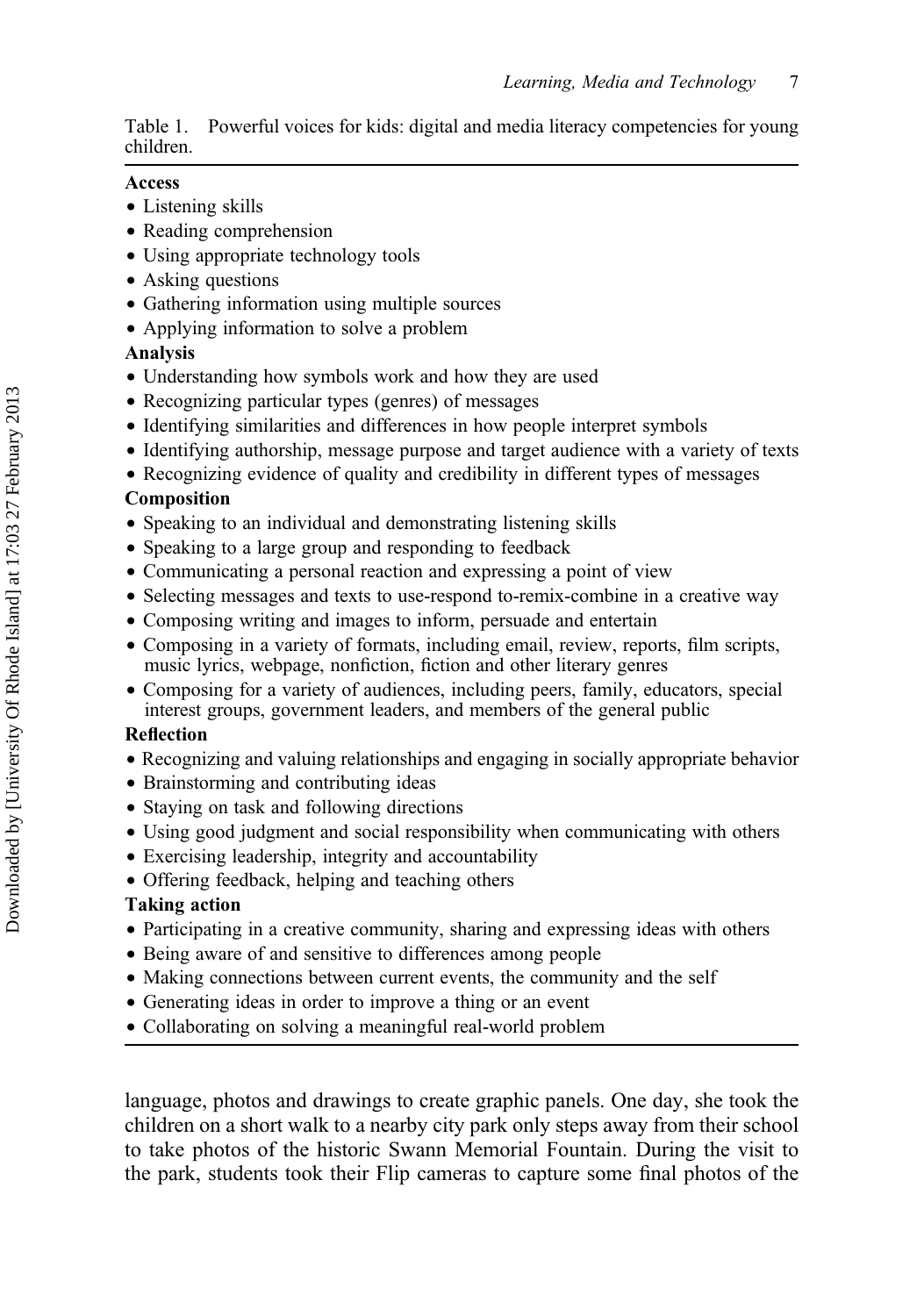#### **Discovery**

Day 1. We talked about our many questions about homelessness and some of the children described their previous experiences with homeless people. We discussed how the comic form can tell fictional stories or tell true stories and I showed examples of different types of comics and graphic novels. We then brainstormed ideas to create a homeless comic that would teach people about homelessness. Children worked in groups and wrote down some things that they were interested in learning about the homeless. After reviewing the entire list, teams of children decided what topics they wanted to explore in their section of the comic.

## Research

- Day 2. Each group read or viewed a short book, article or video that I found for them. Each group took notes on the material and began writing 10 sentences (with their partner) to capture the main ideas. We discussed the similarities and differences of the materials we were using to gather information.
- Day 3. We finished writing our 10 sentences and then did a whole group feedback, edit and revise session. We made sure that sentences did not repeat ideas or say trivial things (half of the groups had at least one sentence saying: the homeless do not have homes). Students then attempted to make story boards, but this went very badly due to lack of preparation on my part. I did not structure it well and it is not a good idea to start something like this at the end of the week.

## Composition

- Day 4. I found about 30 images online of homeless people and projected them for the class to see. We discussed them and children selected which ones they wanted to be in their comic. All the children wanted to have their own drawings in the comic as well as photographs so today we began drawing the images. The rules for drawing images: no narration, no speech bubbles, because both will be added in when we put the whole thing together using the Comic Life software. They gained a sense of pride in learning to use the software tool to create their comic panels. The class was split into groups for this – so half the class drew while the other half worked with me on the board thinking up questions to ask the homeless shelter representative. We also worked on some simple story boarding, where the students were asked to draw out the panels they wanted on their two pages, and put narration boxes in the panels, and plan out what image they looked at or what drawing they were going to use in the panels.
- Day 5. Tuesday: We met the representative from Project H.O.M.E. who read a story about a homeless snail and then children interviewed him with the questions they wrote yesterday. It went on well. The representative had some good things to say, and the kids were able to expand on their questions a little by carefully listening. We then continued to edit our sentences so that they reflected some things he had told us (especially about what we can do if we see a homeless person who needs help). Then children completed the drawings from Monday and began working in Comic Life to put together the comic.

Day 6. Wednesday: children work on producing their comic panels.

## Revision

Day 7. Thursday: As a large group, we look at all the children's panels and do a feedback, edit and revise session. Children are working hard to make their panels compelling and attractive. We decide to add author information at the top of each page so the child are visually represented as the authors of their pages.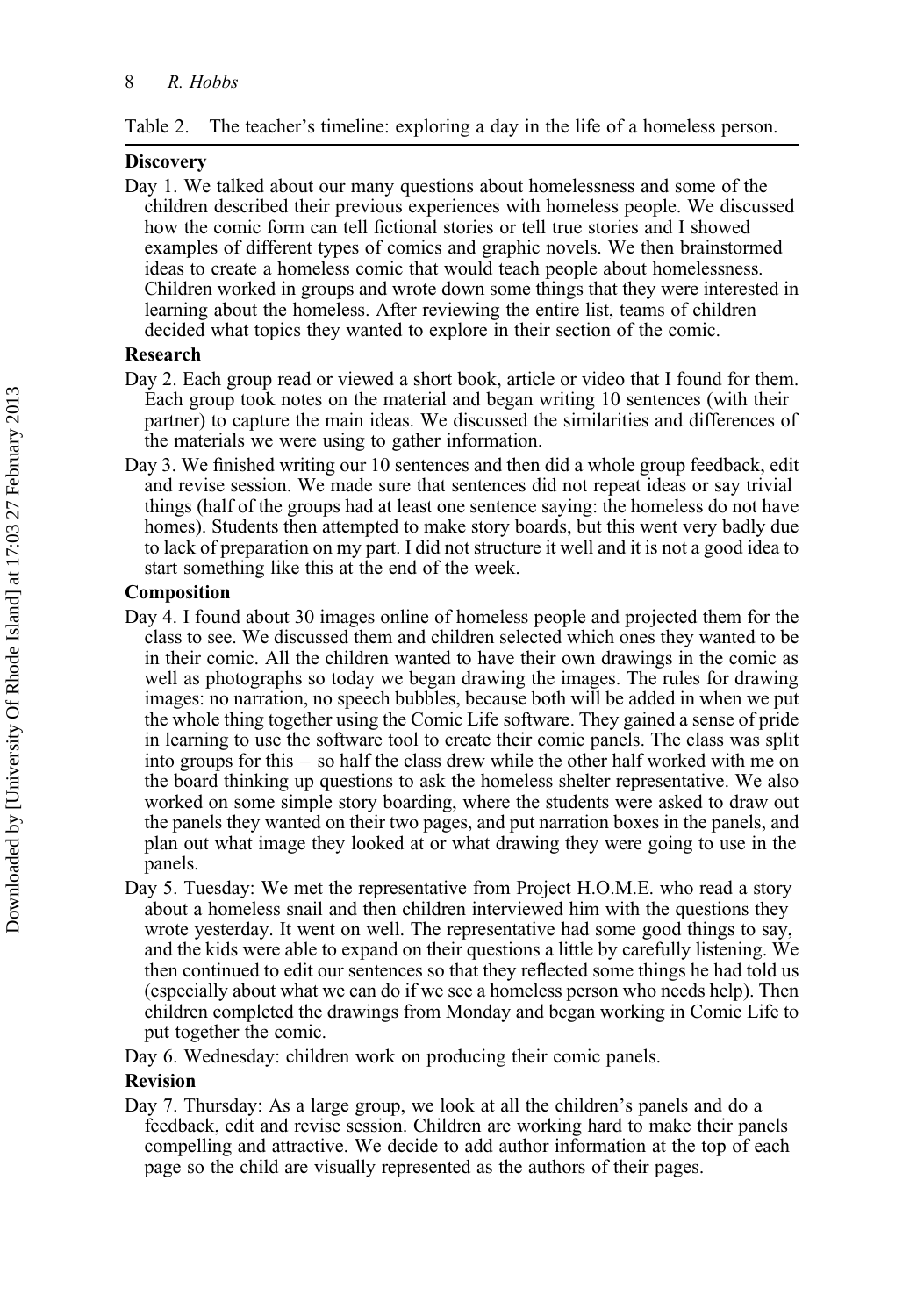- Day 8. Friday: We develop the cover page by thinking about our target audience and our purpose and then deciding on a title and a central image. Children practice reading aloud from the 14 pages of the comic, standing in front of the image projected on a screen, as they prepare to give a final presentation about what we learned.
- Day 9. We discuss the concept of target audience and predict how parents, teachers and other adults will respond to the comic. Children offer each other warm feedback about what they valued about other members of the team. It was a very warm session. Each child receives a copy of the completed comic to share with family members and children place copies of the comic in the mailboxes of the school leaders and teaching staff.

### **Distribution**

Day 10. Children make a short presentation about their comic in an all-school assembly.

fountain to complete their narratives. It was then that one child spotted a homeless man, sleeping on a park bench, and just behind him, a shopping cart from a local grocery store filled with his clothing and other belongings, where a woman was rummaging through the cart in a somewhat furious yet furtive manner. When a child called Rachel's attention to the situation, she admitted the incident did seem a bit unusual. In the flash of the moment, Rachel had little time to ponder her options. She was feeling the burden of teacherly authority to make sense of the situation for her students, many of whom were now also looking at the curious incident. She could tell the children to look away and ignore the ongoing scene – but then, would not she be encouraging her students to be callous bystanders? She did not want her students to see the world as a place where we just turn our heads when we encounter other people's troubles. Strategic risk-taking was an option. Rachel went over to the homeless man's encampment in Logan Square and asked the lady who was digging through the shopping cart what she was doing. She said she was the wife of the homeless man and that she was trying to find her cigarettes. 'He'll be OK in a couple of hours', she said about the man lying on the park bench. Rachel returned to the tight cluster of children across the park and they walked back to their classroom. There, the children had many questions. Rachel listened carefully. Children were engaged, so within a few minutes, Rachel began listing their questions on the blackboard: Why was he sleeping in the daytime? Was the lady really his wife? What was in the shopping cart? Could it have been dangerous for Rachel to approach them? Why are they so dirty? How do people get to be homeless?

While listening to the students, Rachel wondered aloud to her students and shared her doubts about whether she had done the right thing by approaching the couple.

In her reflective writing, she explained:

The moment after I spoke to her [the homeless woman] I realized that this was a huge mistake, I was not modeling good behavior. I should not have risked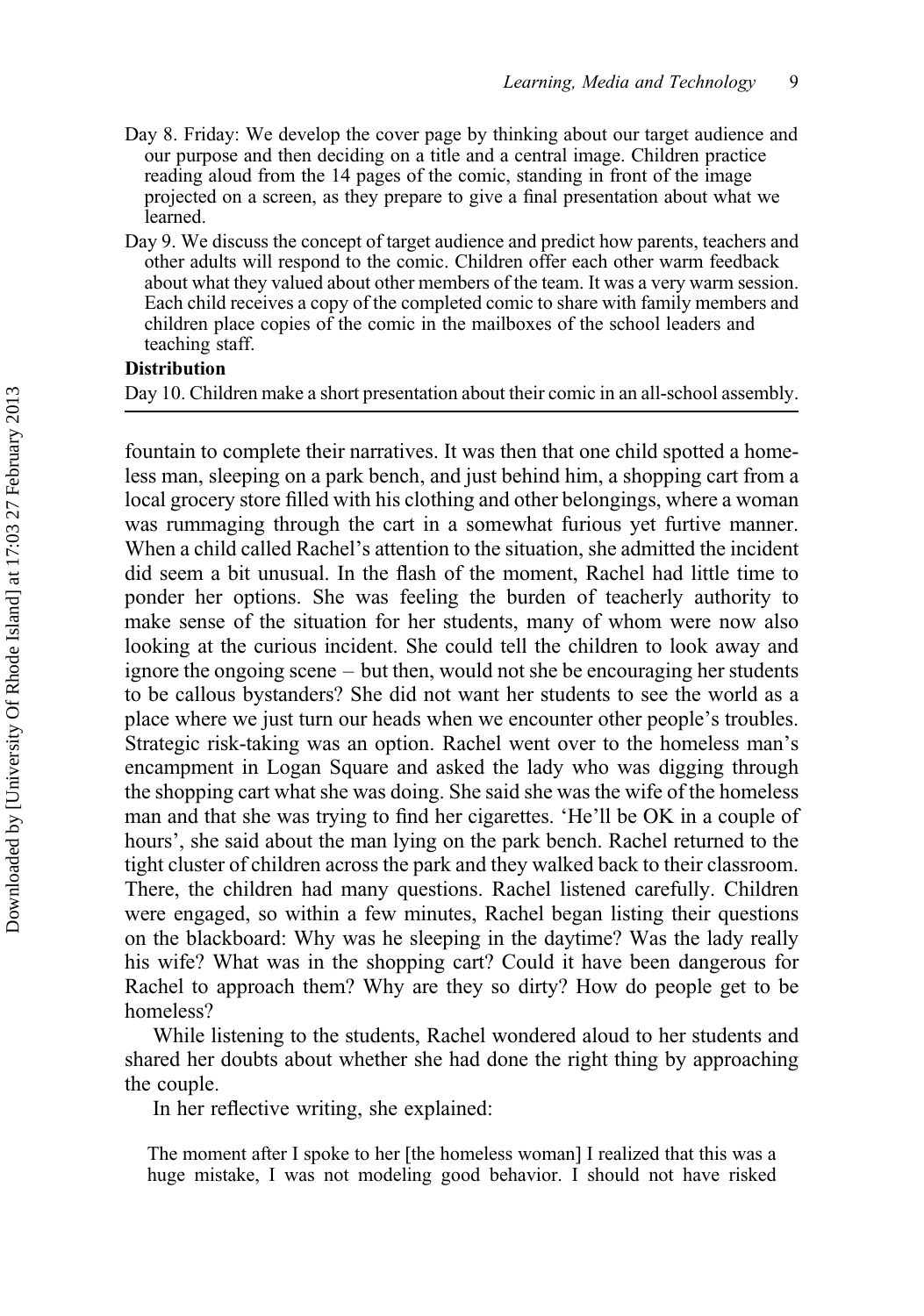confronting her in front of the kids. No matter how safe I feel in that park, that was not acceptable behavior. When I got back to the bench with the kids on it they talked about how weird that was, and how much they hate smoking (one kids told me a story about her uncle who smokes). When we all got back together as a group in the classroom I explained to the class what happened during the incident. I told them that I was not comfortable confronting the situation, but I was also not comfortable ignoring a situation where one person could be getting taken advantage of. I explained that I did not model good behavior, because what I should have done was either look harder for a park ranger or policeman, or I should have ignored the situation. I apologized to each student personally, telling them that I feel incredibly bad about this and that I made a mistake and that I was sorry that I did this. I explained that sometimes we do things that we shouldn't, and then we feel bad. We feel like there is a weight in our chests, and it hurts. At this point the kids are all looking sad, some of them are touching their chests and nodding. I asked if anyone else has ever felt this way, the whole class raised their hands and some of the kids explained that sometimes we do things that aren't safe, smart, or responsible, and when we recognize our failure we feel awful. One girl said that she feels bad because I feel bad about this situation, she shares my feelings of sadness. I explained empathy, and then one kids says, "Is this a life lesson?" I told them that this is a life lesson, this is part of how we learn about what to do and what not to do in certain situations. The kids explained to me that they understand why what I did was not the safest choice, and they explained that sometimes dealing with homeless people in the city is complicated. Then one kids told me what he would have done, and this started the whole class talking about what we should have done.

She acknowledged that it might have been a dangerous thing to do, but that she felt a need to investigate and be of assistance if needed. With her students listening with rapt attention, Rachel acknowledged to her students that she could not answer any of the children's questions because she did not understand the problem of homelessness herself. At the end of the day, she announced to the children, 'Maybe we can learn more about homelessness tomorrow'.

Although she did contemplate moving on to her planned curriculum project, that evening, Rachel made a plan to take children's questions seriously, to put their questions and their lived experience in the park that day at the center of her own interests in teaching them. Rachel had not grown up in an urban environment and had difficulty imagining exactly what the experience might mean to children. She wanted to demonstrate that she was actively listening to them.

This prompted her to launch the research phase of this teachable moment. She had made the decision to take children on a journey of learning about homelessness, even though she had very little background knowledge or understanding of this issue herself. Rachel spent a couple of hours using the Internet to read about homelessness and reflect on how to explore the topic with young children. She selected a variety of resources for children to examine, including websites, newspapers and videos. The following day, Rachel shared what she learned about the number of homeless people in Philadelphia and children were surprised to learn that many thousands of children are homeless (Project HOME 2011). Children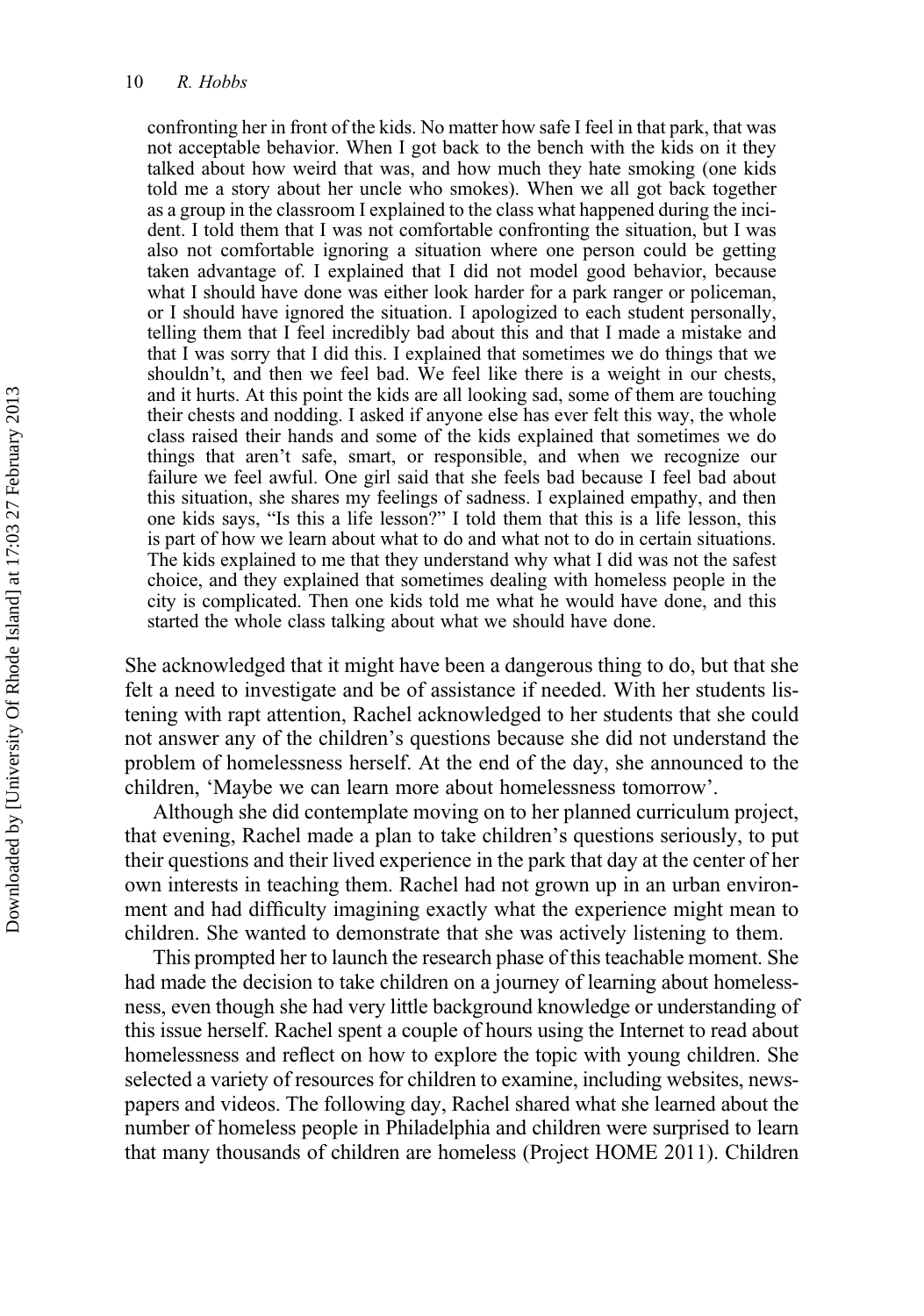learned that homelessness occurs when people lack jobs, housing, and health care, when they are victims of domestic violence, or have problems with alcoholism, substance abuse, or mental illness. Rachel felt awkward describing these difficult subjects with young children, but she noticed that they seemed to recognize the seriousness of the subject matter and were eager to learn.

Children responded to Rachel's presentation with sharing a lot of information from their own experiences in their neighborhoods. One child talked to her mom who told her that homeless people could sometimes be dangerous if they did not have proper medications for their mental illness. Another child explained that even people with good education could become homeless because he had seen the movie, Pursuit of Happyness, where Will Smith plays the part of an entrepreneur whose bad investments financially break the family part, leaving him and his young son homeless, sleeping in a subway station and a homeless shelter. In the movie, we see that he is finally able to get a job and find a house for his family.

For several days, children's questions about homelessness became the organizing frame for the classroom, as Rachel helped them learn more about homelessness by using a variety of print, media and online sources. However, she did not feel comfortable having children work independently on research tasks or use the 'open Internet' to explore this topic. According to Rachel, there did not seem to be enough 'child-friendly' resources that would be easy for children to find, understand and use. So Rachel selected resources, displayed them on the data projector or made print copies for the children to read.

When she invited an advocate for the homeless to come to the school to be interviewed by the children, he brought along a children's picture book about a snail who loses its shell. Actually, the book was a little 'young' for children who had, by this time, already delved quite deeply into the topic. The homeless advocate had not anticipated that children would have already learned so much about homelessness and was surprised at the quality and depth of the children's questions.

In the next phase of the project, the composition process was initiated. When children were ready to share what they had learned, Rachel assigned children to work with a partner, selecting partners so that children with different kinds of ability were placed together. Each pair was responsible for composing a comic page about one of the topics children had generated through their research inquiry process. For example, one group explored the issue of media stereotypes about homelessness in the movies. Another group looked at why people are homeless. Still another group examined the ways in which children could help those who are homeless.

During the revision process, Rachel encouraged children to think from the point of view of the target audience. Children had decided their comic book would be aimed at other children (younger and older) in the school, their parents and their teachers. The instructor used a process of encouraging warm and cool feedback to help children discover how their work was being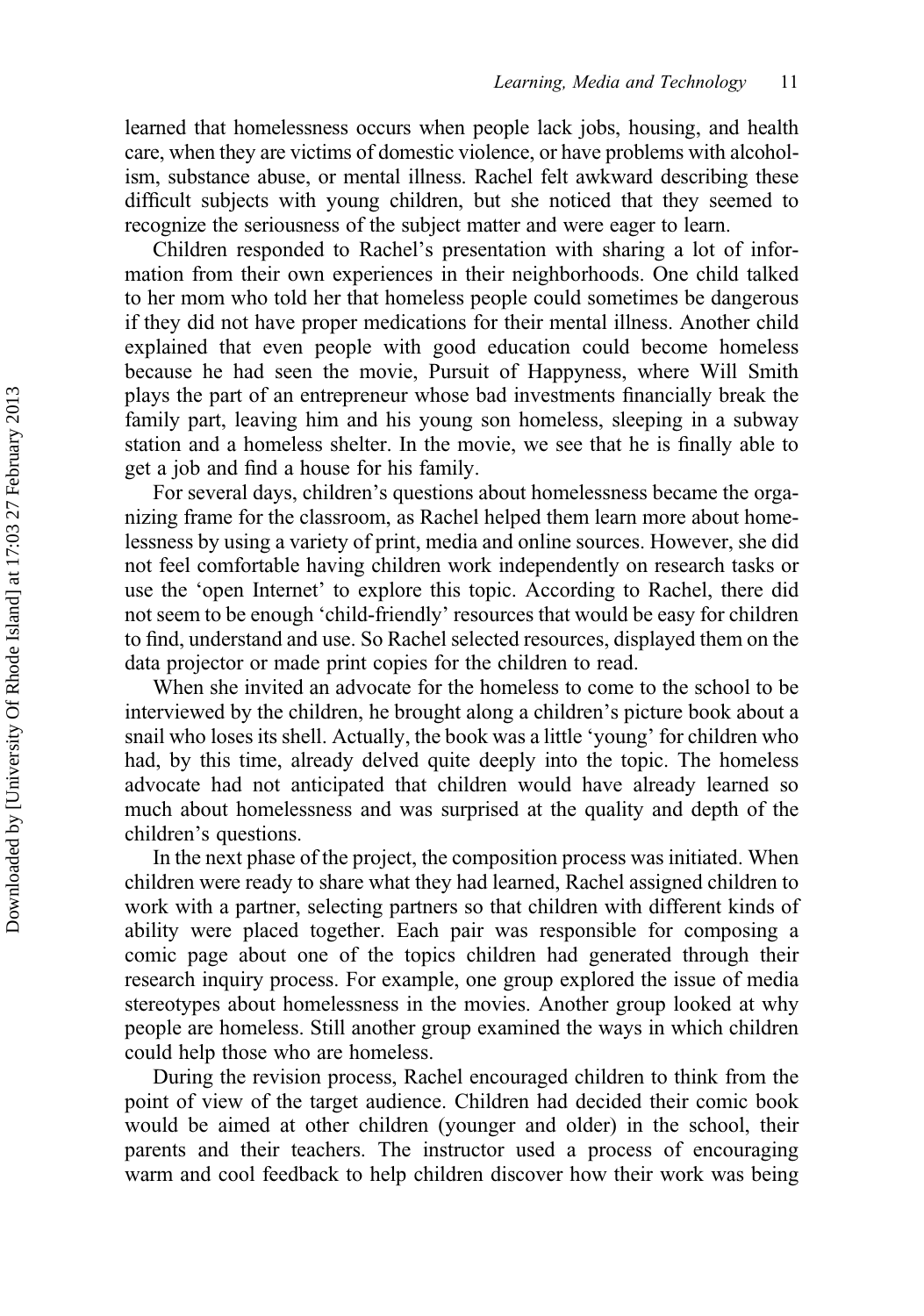understood by other readers. When partners had drafted a page using Comic Life software, Rachel displayed their work to the large group and engaged children in a peer review process, using the concepts of warm and cool feedback. Warm feedback invites readers to offer information about features of the creative work that are valued and appreciated. Cool feedback offers ideas and interpretations about confusing or unclear elements of the creative work, enabling the creator to generate ideas about how to revise his or her own work. When warm and cool feedback is incorporated into multimedia composition, it promotes awareness of the interpretation process and motivates the revision process (Hobbs and Cooper Moore 2013).

Helping children understand and value the revision process is a fundamental early literacy competency. When the writing and revision process is understood as merely making written comments on texts, it is possible to overlook the context of the relationship between the author and the audience (Lee and Schallert 2008). The particular quality of the caring relationship, as Noddings (1984) has shown, influences how feedback is produced and interpreted. Promoting a climate of authenticity, respect and trust is essential to nurturing the reciprocally dependent relationship between student and teacher that supports the learning process (Noddings 1984). Finally, the comic was produced and color copies were distributed to parents, teachers in the school building, and school leaders. The resulting pages came together in a comic entitled The Life of a Homeless Person, which uses a combination of photographs, original drawings, dialogue and writing. Figure 1 shows a single page from the collaboratively produced student multimedia project – it is a 14-page nonfiction comic book, created with a digital camera and a simple multimedia production software. It was shared with their peers, their families, school leaders, and the school community.

According to the instructor, the production of the homelessness comic helped children to recognize that informational messages can come in many forms: fiction and nonfiction books, TV documentaries, video stories, and even youth media productions. Children developed an understanding of the role of research and information gathering. The cycle of feedback and revision was absolutely central to the success of the homelessness comic. Through using warm and cool feedback, children understood the role and skills of the editor. They felt more comfortable taking creative risks in front of their peers, supporting student confidence and self-esteem.

#### Discussion

Sadly, few children are likely to have had the kind of frank, authentic and complex conversations about homelessness in the context of the typical elementary curriculum as the children in this summer program experienced during the summer of 2010. Children who live in the city may have contact with social problems like poverty, mental illness, and substance abuse. But there may be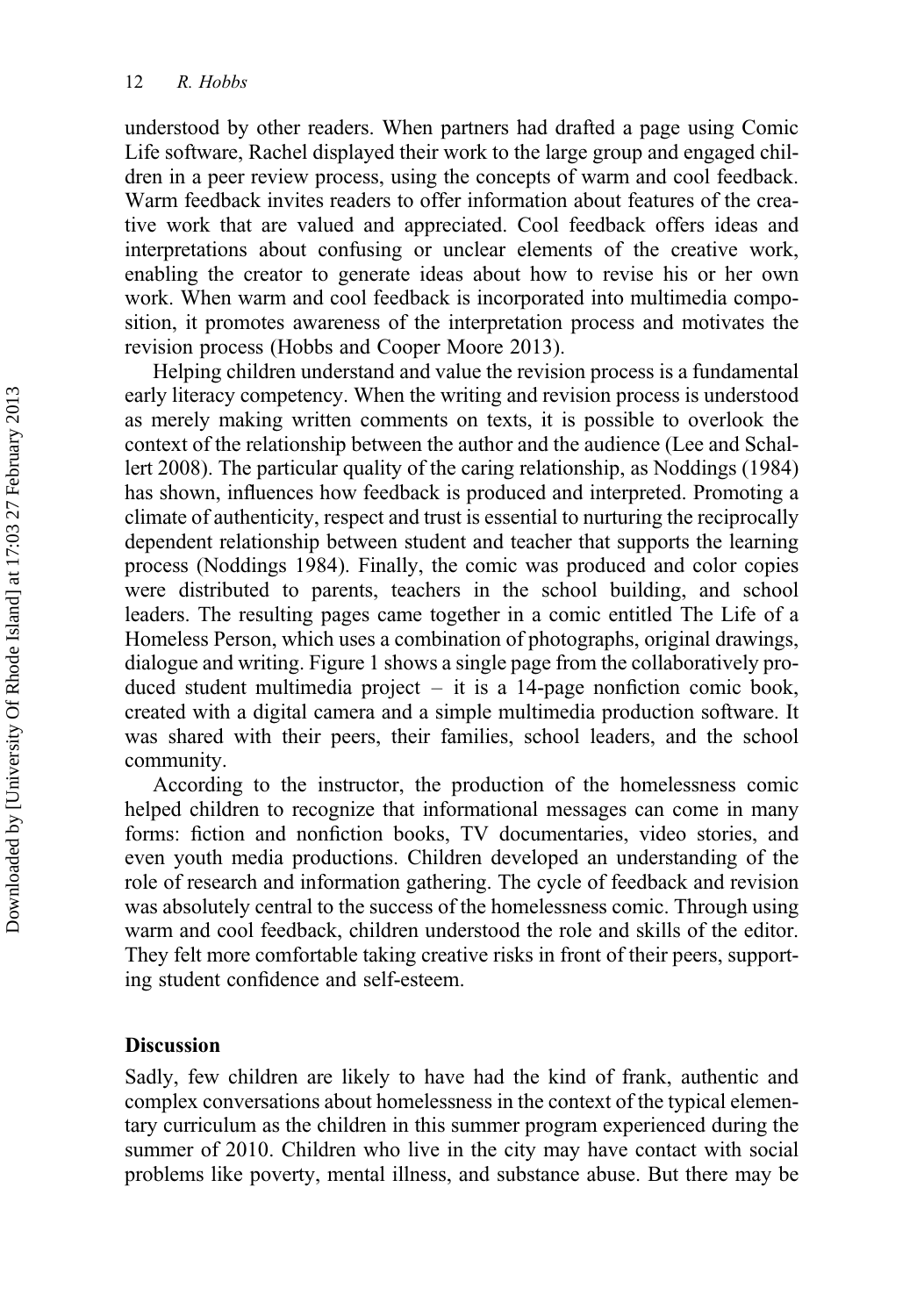

Figure 1. Sample page of children's comic.

few adults in a child's life who have the confidence and integrity to address these issues with them. Many educators and parents cling to comfortable notions of child innocence that enable us to keep a comfortable distance from difficult topics that children may encounter accidentally in the course of daily life. When Neil Postman wrote The Disappearance of Childhood in 1982, he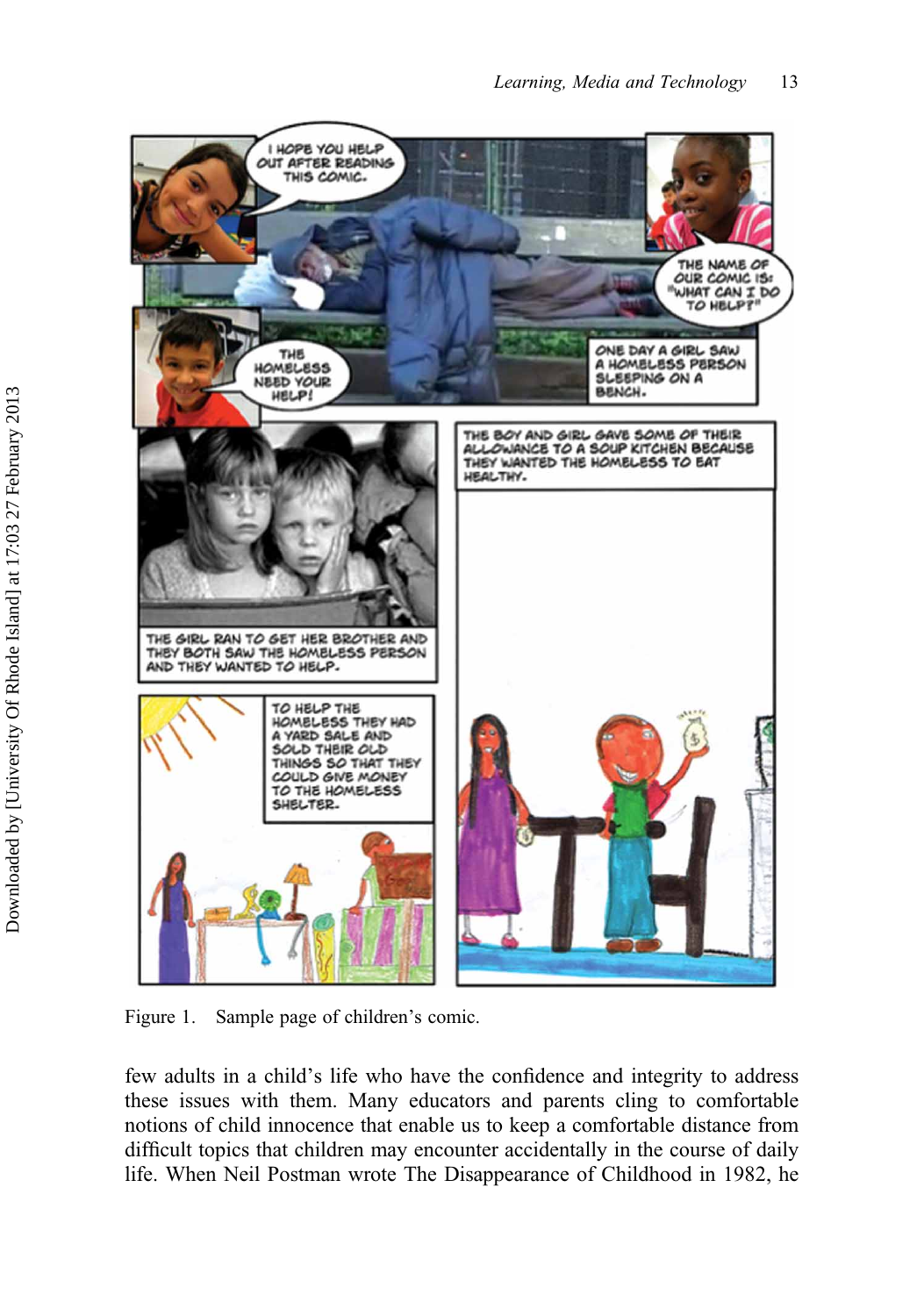reflected an authentic parental longing to protect children from the disturbing features of contemporary society as a means to promote children's sense of confidence, optimism, agency, and idealism. He argued that childhood, by its very nature, was 'under threat from adult culture' (145) as a result of the changing epistemologies brought about by the rise of televisual culture and the decline of book culture. While book culture required literacy which served as a barrier of sorts between the adult and child worlds, the rise of television culture made it increasingly impossible to keep children away from ideas and information about the messy realities of contemporary society. But arguing that childhood and needs are to be honored as a place that separates children from the complexities of the adult world is particularly middle-class conceit. It neglects the reality of how many children in low-income and minority communities experience daily life: where concerns about family finances, job security, illness, housing, transportation and other basic needs create a high level of day-to-day stress among adults and children alike.

Improvization and strategic risk-taking must be conceptualized as a set of socioemotional and experiential competencies that teachers need when using digital media in an urban community as a tool for learning. Five features of this instruction made the learning experience powerful for children: (1) an improvizational decision to use the teachable moment to structure instruction;  $(2)$  the teacher's openness to address children's naïve, difficult, uncomfortable and unexpected questions; (3) a clear focus on the research and informationgathering process as a means of learning; (4) well-structured use of child partner teams in the process of writing, creative media production, feedback and revision; and (5) composing in a medium that combines language and images in sequential order with an easy-to-use software tool. As a case study in digital and media literacy, we see how a pedagogy of listening supports improvization and strategic risk-taking in responding to unpredictable situations in ways that benefit children and liberate teachers to function more effectively. Digital and media literacy education with young learners can create the kind of rich, original moments of child-centered talk which makes it impossible to use the so-called 'recitation script' where brief recall answers and minimal (and often superficial) feedback are the norms (Lee and Schallert 2008). Dialogic pedagogy, the kind based on active listening as described in this paper, is especially important in counteracting these unproductive routines, helping instructors find the sweet spot of student motivation and engagement, as children discover the explosive rush of delight that occurs when they to think for themselves, using the city and community as inspiration for authentic learning that promotes civic engagement.

Taking strategic risks and taking advantage of those unpredictable moments in social interactions with children are competencies that enable educators to address the socialization processes involved in building character. According to Cohn (1996), 'People who report high levels of well-being and life satisfaction, even in difficult circumstances, are those involved with something beyond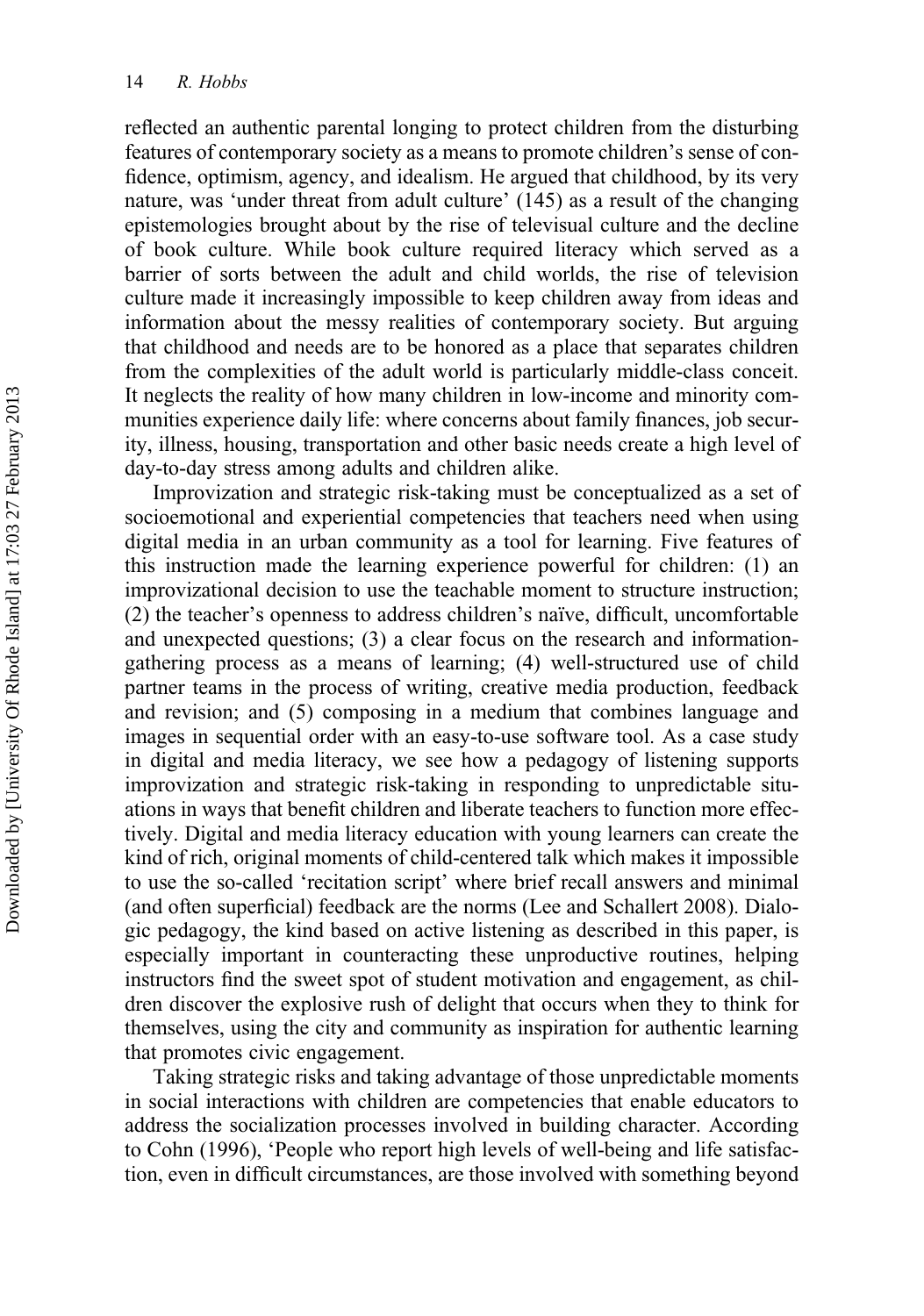themselves – such as helping others, or working towards a social ideal. When people develop into compassionate, caring human beings, society benefits and individuals experience personal happiness and higher self-esteem' (43). Children who have the capacity to be empathic and caring toward others, and have the motivation and courage to stand up for what they believe is right, perform better socially, academically, and in their adult careers. They contribute ideas to a meaningful issue that many people choose to ignore. Children increase their feelings of empathy and reduce their fear of homeless people.

Although the experience emerged as the result of an accidental encounter, witnessed by students, between their teacher and a mentally ill homeless person, the instructor recognized the value of the intensely emotional experience in activating children's interest, motivation and intellectual curiosity. By gathering and analyzing information and representing what they learned, children were empowered to see the city as a place where learning happens. By creating a document to share their learning, children developed a sense of civic agency by individually and collectively addressing an issue of public concern: the causes and consequences of homelessness.

#### Notes on contributor

Renee Hobbs is Professor and Founding Director of the Harrington School of Communication and Media at the University of Rhode Island. Her research interests include media literacy in K-12 education, copyright and digital learning, and children, adolescents and the media.

#### References

- Clark, A. 2005. "Listening to and Involving Young Children: A Review of Research and Practice." Early Childhood Development and Care 175 (6): 489–505.
- Clark, A., S. McQuail, and P. Moss. 2003. "Exploring the Field of Listening to and Consulting with Young Children." Department for Education and Skills. Research Report 445, Thomas Coram Research Unit, UK.
- Clark, A., and P. Moss. 2001. Listening to Young Children: The Mosaic Approach. London: National Children's Bureau for the Joseph Rowntree Foundation.
- Cohn, J. 1996. Raising Compassionate Courageous Children in a Violent World. Boston: Longstreet Press.
- Cuban, L. 2001. Oversold and Underused: Computers in the Classroom. Cambridge: Harvard University Press.
- Dewey, J. 1938, 1998. Experience and Education: The 60th Anniversary Edition. West Lafayette, IN: Kappa Delta Pi.
- Ewald, W. 2002. I Wanna Take Me a Picture. Boston: Beacon Press.
- Halpern, R. 2002. "A Different Kind of Child Development Institution: The History of After-School Programs for Low-Income Children." Teachers College Record 104 (2): 178–211.
- Hannerz, U. 1980. Exploring the City: Inquiry towards an Urban Anthropology. New York: Columbia University Press.
- Hobbs, R. 2010. Digital and Media Literacy: Connecting Culture and Classroom. Thousand Oaks, CA: Corwin/Sage.